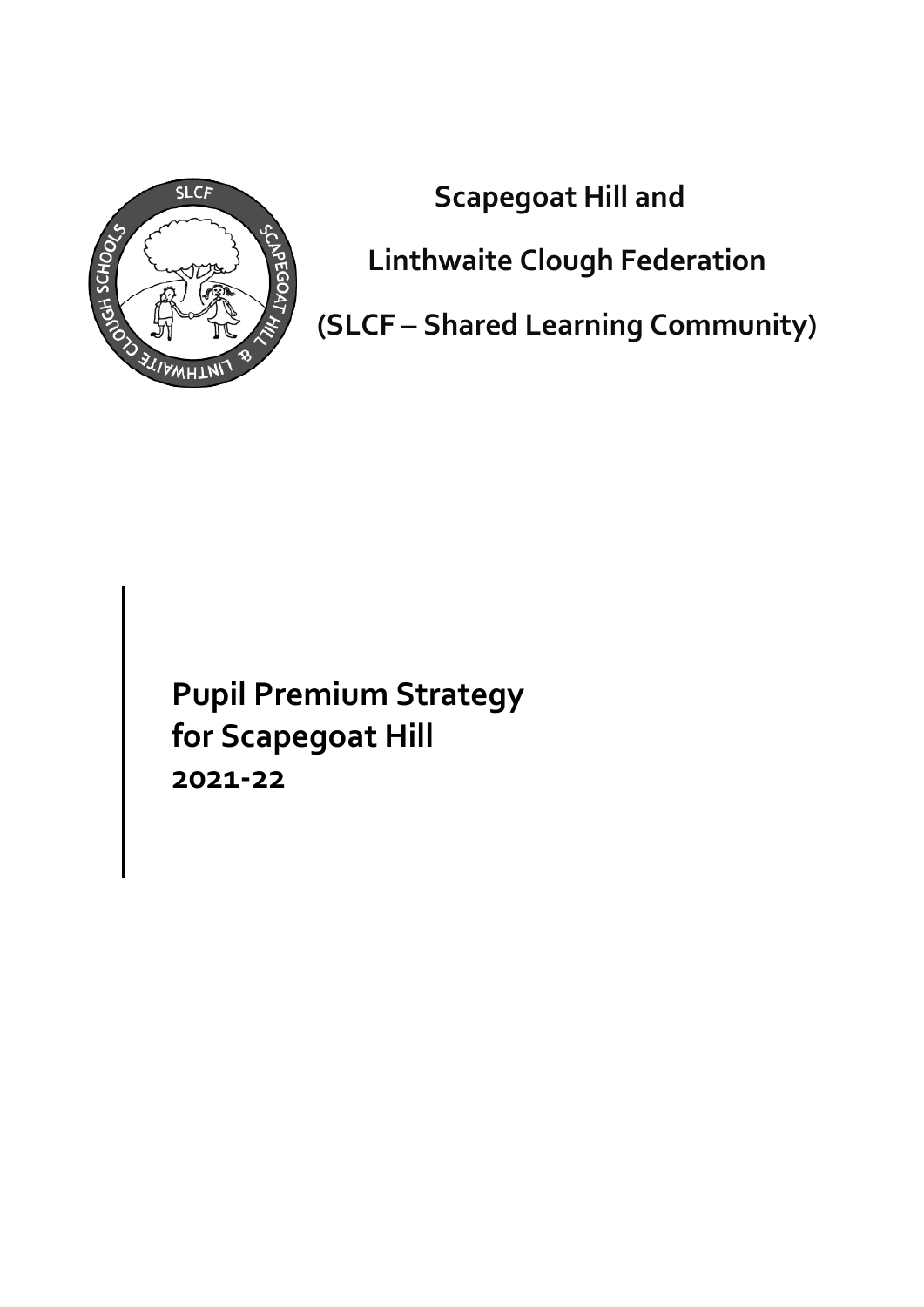## **Pupil premium strategy statement**

This statement details our school's use of pupil premium (and recovery premium for the 2021 to 2022 academic year) funding to help improve the attainment of our disadvantaged pupils. It outlines our pupil premium strategy, how we intend to spend the funding in this academic year and the effect that last year's spending of pupil premium had within our school.

#### **School overview**

| <b>Detail</b>                                                                                             | Data                      |
|-----------------------------------------------------------------------------------------------------------|---------------------------|
| School name                                                                                               | Scapegoat Hill J&I School |
| Number of pupils in school                                                                                | 75                        |
| Proportion (%) of pupil premium eligible pupils                                                           | 3%                        |
| Academic year/years that our current pupil premium strategy<br>plan covers (3 year plans are recommended) | 2021-22                   |
| Date this statement was published                                                                         | December 21               |
| Date on which it will be reviewed                                                                         | April 22                  |
| Statement authorised by                                                                                   | Nikki Barker              |
| Pupil premium lead                                                                                        | Nikki Barker              |
| Governor / Trustee lead                                                                                   | Louise Dowling            |

## **Funding overview**

| <b>Detail</b>                                                                                                                                                           | Amount |
|-------------------------------------------------------------------------------------------------------------------------------------------------------------------------|--------|
| Pupil premium funding allocation this academic year                                                                                                                     | £9975  |
| Recovery premium funding allocation this academic year                                                                                                                  | £500   |
| Pupil premium funding carried forward from previous years<br>(enter £o if not applicable)                                                                               | £Ο     |
| Total budget for this academic year<br>If your school is an academy in a trust that pools this funding,<br>state the amount available to your school this academic year | £10475 |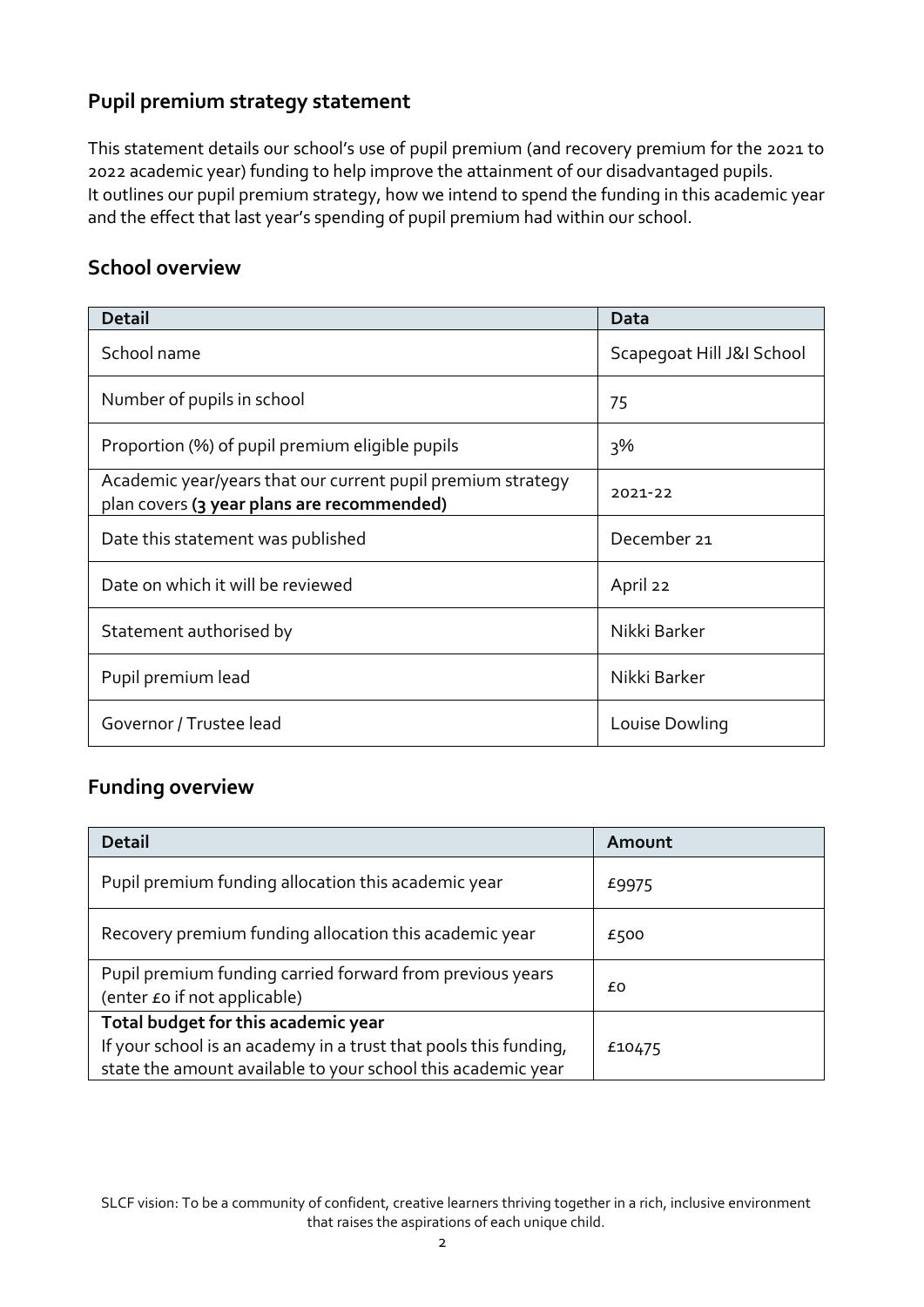## **Pupil premium strategy plan – Scapegoat Hill School**

The pupil premium grant is additional funding allocated to publicly funded schools to raise the attainment of disadvantaged pupils and support pupils with parents in the armed forces.

The pupil premium is a government initiative that targets extra money at pupils from disadvantaged backgrounds. Research shows that pupils from disadvantaged backgrounds can tend to underachieve compared to their non-disadvantaged peers. The premium is provided to enable these pupils to be supported to reach their potential. We also ensure that pupil premium children who are high achievers have a broad curriculum to ensure equality of cultural capital.

The Government has used pupils entitled to free school meals (FSM), looked after children (LAC) and service children as indicators of deprivation, and have provided a fixed amount of money for schools per pupil based on the number of pupils registered for FSM over a rolling six-year period. At Scapegoat Hill and Linthwaite Clough Federation, we will be using the indicator of those eligible for FSM as well as identified vulnerable groups as our target children to increase attainment

#### **Intent**

Across the SLC Federation, we believe that each child has the right to achieve their full potential regardless of their background and individual circumstance. We aim to ensure barriers to children making good or above progress should be quickly identified and address. We are ambitious for our children, ensuring children's aspirations are raised and opportunities are provided for each unique child to thrive in a rich and inclusive environment. Pupil premium funding represent less than 3% of our funding and this statement sets out how we have decided to spend the fund in order to achieve our aim.

## **Challenges**

This details the key challenges to achievement that we have identified among our disadvantaged pupils.

| Challenge<br>number | Detail of challenge                                              |
|---------------------|------------------------------------------------------------------|
|                     | SEMH / Behaviour incidents                                       |
| 2                   | Lack of confidence                                               |
|                     | Ability of parents to give support at home / Parental engagement |
| 4                   | Missed learning and gaps                                         |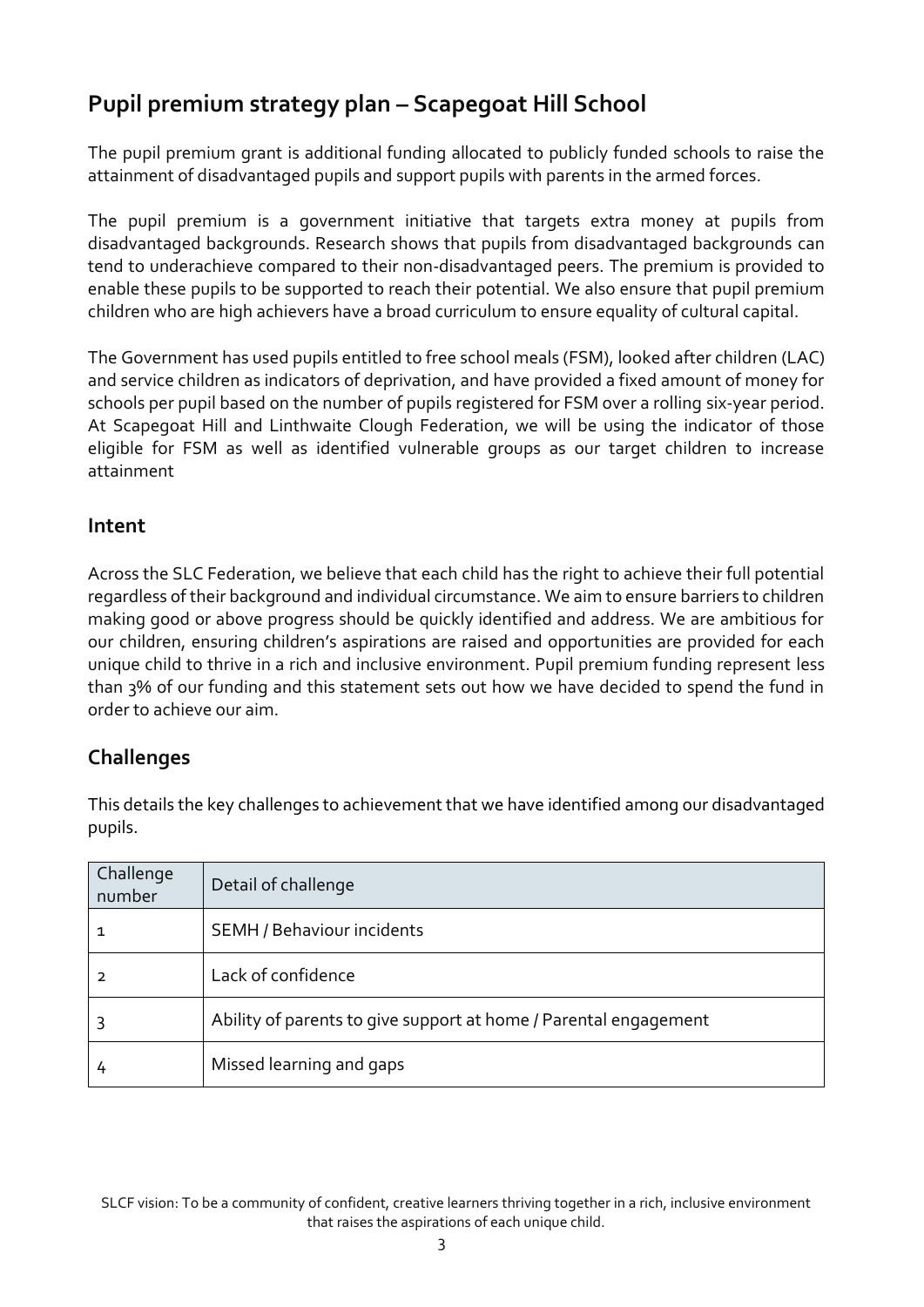#### **Intended outcomes**

This explains the outcomes we are aiming for **by the end of our current strategy plan**, and how we will measure whether they have been achieved.

| <b>Intended outcome</b>             | Success criteria                                               |
|-------------------------------------|----------------------------------------------------------------|
| Improved mental health and          | Children will report they are happier and feeling safe         |
| wellbeing                           | Observations and outcomes will identify the children who       |
|                                     | are making good or better progress than expected               |
| Families will be supported with     | Online homework and tasks sorted.                              |
| electronic devices when and where   | Increased parental engagement                                  |
| appropriate                         | Feedback shows improved attendance at Parent Teacher           |
|                                     | conferences and open-door policy encourages improved           |
|                                     | communication                                                  |
| Children feel as much a part of the | Children have developed the confidence to voice their          |
| school community as non-pupil       | opinions and know that they are being listened to.             |
| premium children                    | Children know they are valued and feel respected alongside     |
|                                     | their peers and by the whole school community                  |
|                                     | Through observation it is evident that the school's vision and |
|                                     | values are being upheld                                        |

## **Activity in this academic year**

This details how we intend to spend our pupil premium (and recovery premium funding) this academic year to address the challenges listed above.

Teaching (for example, CPD, recruitment and retention) Budgeted cost: £2500

| <b>Activity</b> | Evidence that supports this approach                                | Challenge<br>number(s)<br>addressed |
|-----------------|---------------------------------------------------------------------|-------------------------------------|
| Allocation      | Published books                                                     | 1                                   |
| towards CPD     |                                                                     | 2                                   |
| for             | https://www.emotioncoachinguk.com/                                  | 4                                   |
| wellbeing-      |                                                                     |                                     |
| Emotion         | https://www.ehcap.co.uk/content/sites/ehcap/uploads/NewsDocument    |                                     |
| Coaching        | s/345/Emotion-Coaching-quide-for-teachers-SHARE.PDF                 |                                     |
| Zones of        |                                                                     |                                     |
| requlation      | Emotion Coaching with Children and Young People in Schools:         |                                     |
| Time given      |                                                                     |                                     |
| for all staff   | Promoting Positive Behaviour, Wellbeing and Resilience Paperback -  |                                     |
| to attend       | 19 Aug 2021 by Louise Gilbert (Author), Licette Gus (Author), Janet |                                     |
| training        | Rose (Author), John Gottman (Foreword)                              |                                     |
|                 |                                                                     |                                     |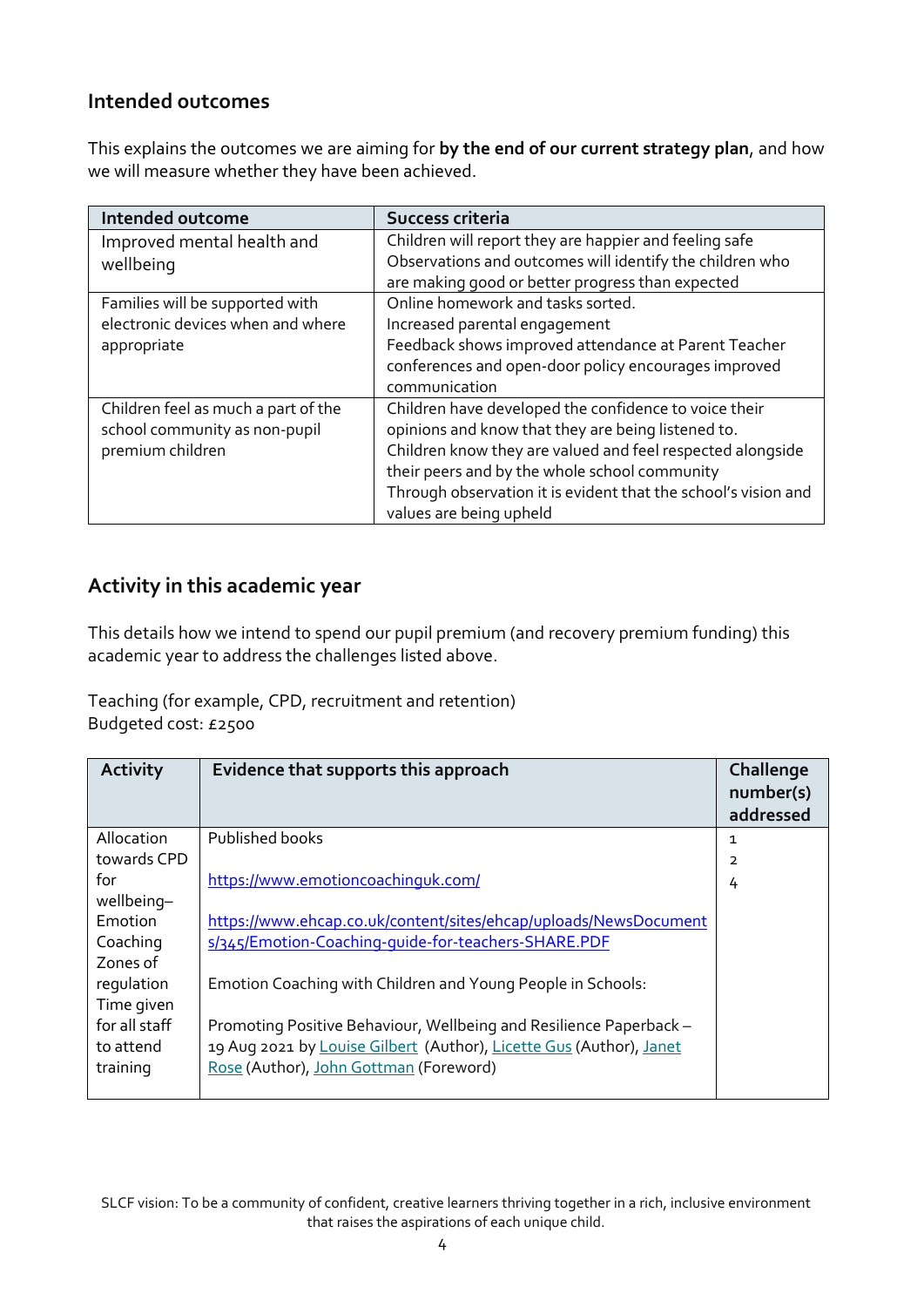#### **Targeted academic support**

(For example, tutoring, one-to-one support structured interventions)

Budgeted cost: £7975

| <b>Activity</b> | Evidence that supports this approach                            | Challenge<br>number(s)<br>addressed |
|-----------------|-----------------------------------------------------------------|-------------------------------------|
| Support         | Education Endowment Foundation's research into best use of ETAs | 1                                   |
| given from all  | https://educationendowmentfoundation.org.uk/education-          | っ                                   |
| staff for       | evidence/quidance-reports/teaching-assistants                   | 3                                   |
| 'buddy chats,   |                                                                 | 4                                   |
| mentoring       |                                                                 |                                     |
| and reading     |                                                                 |                                     |
| intervention    |                                                                 |                                     |

## **Total budgeted cost: £8900**

#### **Externally provided programmes**

*Please include the names of any non-DfE programmes that you purchased in the previous academic year. This will help the Department for Education identify which ones are popular in England*

| Programme                           | Provider                                          |
|-------------------------------------|---------------------------------------------------|
| <b>SCARF</b>                        | Coram life education                              |
| <b>Discovery Education Espresso</b> | <b>Discovery Education</b>                        |
| Achievement for All                 | Education Endowment Fund (no longer<br>available) |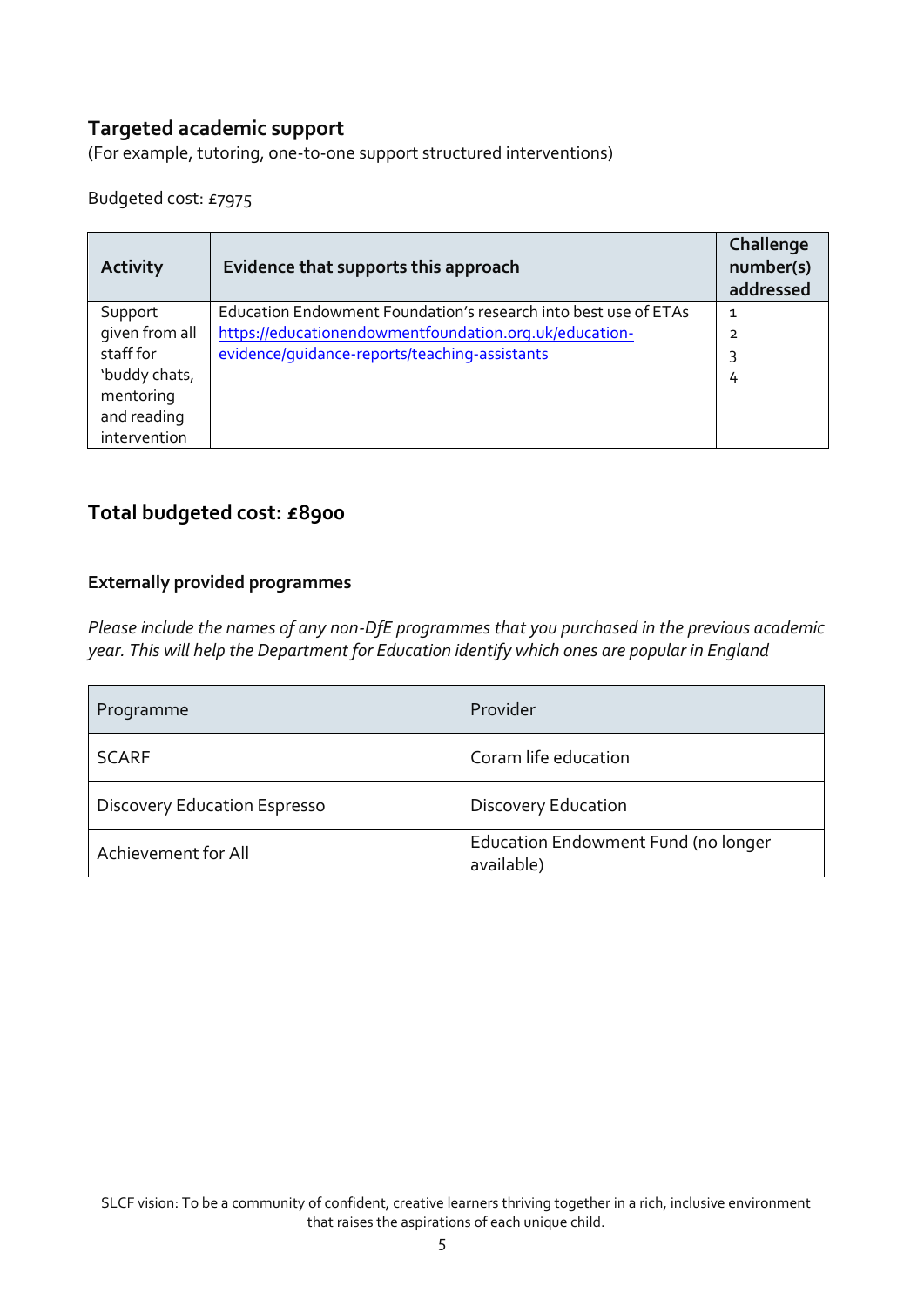# **Part B: Review of outcomes in the previous academic year**

## **Pupil premium strategy outcomes**

This details the impact that our pupil premium activity had on pupils in the 2020 to 2021 academic year.

The table below details the impact our pupil premium spending had on the outcomes of children for 2020-21. We have used teacher assessment, observations, discussions with staff, children and families, and wellbeing assessment, to identify areas of impact and success.

|                            |                                                              | Challenge      |
|----------------------------|--------------------------------------------------------------|----------------|
| Activity                   | Impact/effectiveness                                         | worked         |
|                            |                                                              | towards        |
| <b>Remote learning</b>     | The impact of our home learning was evidenced by             | $\mathbf{1}$   |
| Support in home (remote)   | the quality of outcomes from children; results from          | $\overline{2}$ |
| learning during lockdown   | parental surveys; feedback and attendance at                 | $\overline{3}$ |
| Our bespoke home           | online sessions as daily work returned by the                | $\overline{4}$ |
| (remote) learning package  | children; assessment once children returned to               |                |
| ensured we catered for a   | school.                                                      |                |
| wide range of              | We believe the children were supported through               |                |
| circumstances for all our  | Twice daily online sessions<br>$\bullet$                     |                |
| families. These included   | Production of paper packs<br>$\bullet$                       |                |
| Access to tech             | The provision of equipment from tech to pencils<br>$\bullet$ |                |
| Time available to support  | Maintaining a broad curriculum<br>$\bullet$                  |                |
| children's learning        | Developing ways to provide confident, creative<br>$\bullet$  |                |
| Bereavement                | learning sessions                                            |                |
| Parents knowledge and      | Maintaining contact with parents through<br>$\bullet$        |                |
| skills development         | dedicated year group email addresses.                        |                |
|                            | Including wellbeing session in the daily<br>$\bullet$        |                |
|                            | curriculum                                                   |                |
| <b>Educational Visits</b>  | Evidence of the success of this came from parental           | $\mathbf{1}$   |
| Every child in school to   | feedback, children's outcomes on work produced as            | $\overline{4}$ |
| have taken part in a visit | a result of the visit. Improved wellbeing reported by        | $\overline{3}$ |
| before the end of 2021     | parents and staff.                                           |                |
|                            |                                                              |                |
| The whole Federation       | https://www.lotc.org.uk/what-where-why/why/                  |                |
| worked to ensure every     |                                                              |                |
| child had the opportunity  | Researched by the LOtCC                                      |                |
| to take part in an         |                                                              |                |
| educational visit, related | Federation vision and values were reinforced.                |                |
| to their topic area by the | Aspirations of the children considered. The visits re-       |                |
| end of July 2021           | motivated children and addressed social inequality           |                |
|                            | that had widened due to COVID and lockdown.                  |                |
|                            |                                                              |                |

SLCF vision: To be a community of confident, creative learners thriving together in a rich, inclusive environment that raises the aspirations of each unique child.